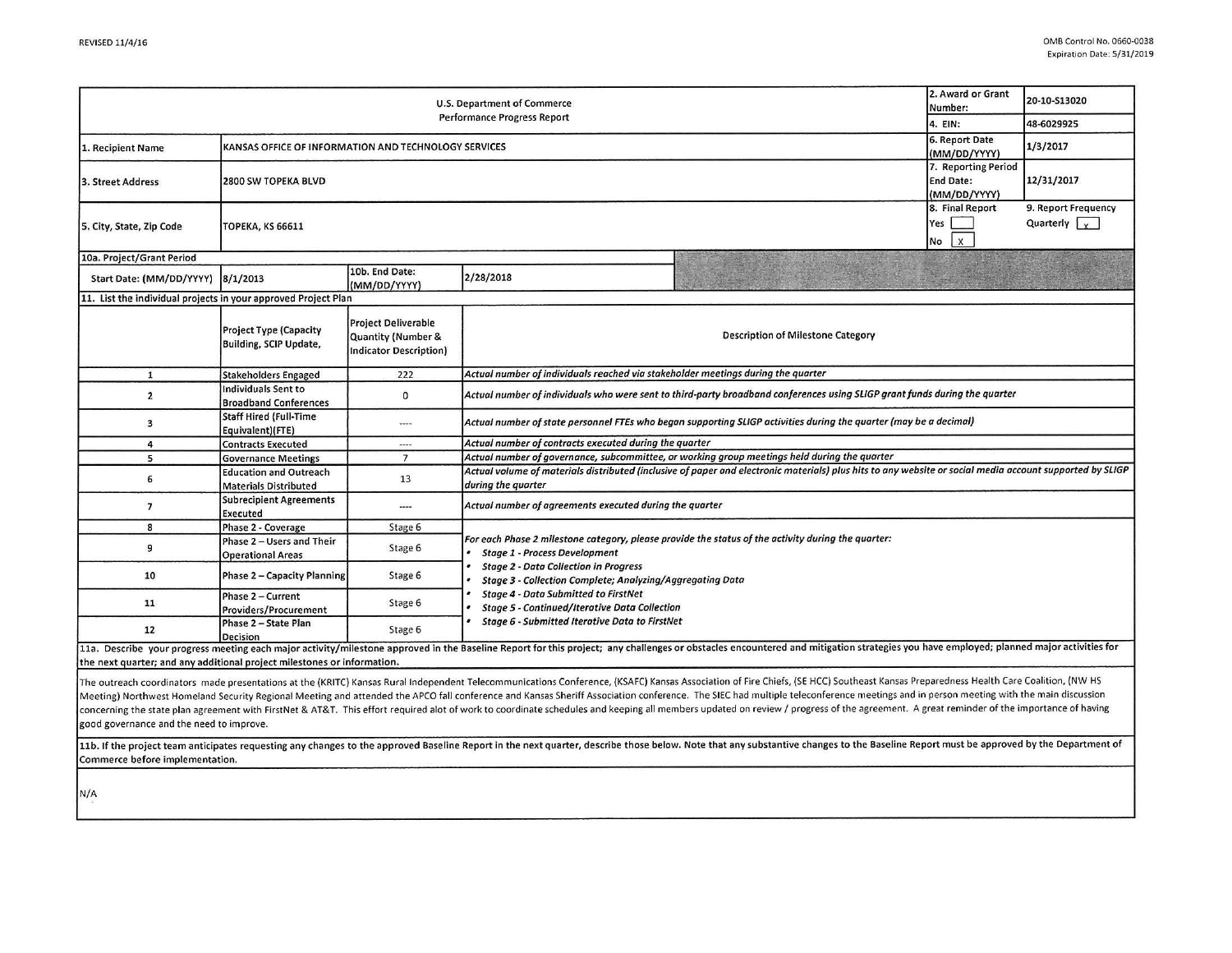| 11c. Provide any other information that would be useful to NTIA as it assesses this project's progress.                                                    |                                                                                                                                             |                                                               |                                                                   |                      |                               |                   |                 |                                         |                                          |  |
|------------------------------------------------------------------------------------------------------------------------------------------------------------|---------------------------------------------------------------------------------------------------------------------------------------------|---------------------------------------------------------------|-------------------------------------------------------------------|----------------------|-------------------------------|-------------------|-----------------|-----------------------------------------|------------------------------------------|--|
| Nothing to report this quarter.                                                                                                                            |                                                                                                                                             |                                                               |                                                                   |                      |                               |                   |                 |                                         |                                          |  |
| 11d. Describe any success stories or best practices you have identified. Please be as specific as possible.                                                |                                                                                                                                             |                                                               |                                                                   |                      |                               |                   |                 |                                         |                                          |  |
| Nothing to report this quarter.                                                                                                                            |                                                                                                                                             |                                                               |                                                                   |                      |                               |                   |                 |                                         |                                          |  |
| 12. Personnel                                                                                                                                              |                                                                                                                                             |                                                               |                                                                   |                      |                               |                   |                 |                                         |                                          |  |
| 12a. If the project is not fully staffed, describe how any lack of staffing may impact the project's time line and when the project will be fully staffed. |                                                                                                                                             |                                                               |                                                                   |                      |                               |                   |                 |                                         |                                          |  |
| N/A                                                                                                                                                        |                                                                                                                                             |                                                               |                                                                   |                      |                               |                   |                 |                                         |                                          |  |
|                                                                                                                                                            | 12b. Staffing Table - Please include all staff that have contributed time to the project. Please do not remove individuals from this table. |                                                               |                                                                   |                      |                               |                   |                 |                                         |                                          |  |
| Job Title<br><b>SWIC</b>                                                                                                                                   | FTE%                                                                                                                                        |                                                               | Project (s) Assigned                                              |                      |                               |                   |                 |                                         | Change<br>No Change                      |  |
| <b>OEC Trainer</b>                                                                                                                                         | 0.54                                                                                                                                        |                                                               | Provide oversight of all SLIGP activities                         |                      |                               |                   |                 |                                         |                                          |  |
|                                                                                                                                                            | 0.00                                                                                                                                        |                                                               | Dissemination of SLIGP information to general public<br>No Change |                      |                               |                   |                 |                                         |                                          |  |
| <b>OEC Trainer</b>                                                                                                                                         | 0.00                                                                                                                                        |                                                               | Dissemination of SLIGP information to general public<br>No Change |                      |                               |                   |                 |                                         |                                          |  |
| Outreach Coordinator                                                                                                                                       | 1.00                                                                                                                                        | Education and outreach of PSBN to general public<br>No Change |                                                                   |                      |                               |                   |                 |                                         |                                          |  |
| Outreach Coordinator                                                                                                                                       | 1.00                                                                                                                                        | Education and outreach of PSBN to general public<br>No Change |                                                                   |                      |                               |                   |                 |                                         |                                          |  |
| <b>Grant Administrator</b>                                                                                                                                 | 1.00                                                                                                                                        |                                                               | No Change<br>Administer SLIGP grant                               |                      |                               |                   |                 |                                         |                                          |  |
| 13. Subcontracts (Vendors and/or Subrecipients)                                                                                                            |                                                                                                                                             |                                                               |                                                                   |                      |                               |                   |                 |                                         |                                          |  |
| 13a. Subcontracts Table - Include all subcontractors. The totals from this table must equal the "Subcontracts Total" in Question 14f.                      |                                                                                                                                             |                                                               |                                                                   |                      |                               |                   |                 |                                         |                                          |  |
| Name                                                                                                                                                       | <b>Subcontract Purpose</b>                                                                                                                  |                                                               | Type<br>(Vendor/Subrec.)                                          | RFP/RFQ Issued (Y/N) | Contract<br>Executed<br>(Y/N) | <b>Start Date</b> | <b>End Date</b> | <b>Total Federal Funds</b><br>Allocated | <b>Total Matching Funds</b><br>Allocated |  |
| KUCR                                                                                                                                                       | GIS, data processing, mapping                                                                                                               |                                                               | Vendor                                                            | N                    | Y                             | 7/21/2015         | 8/31/2015       | \$32,155.00                             | \$0.00                                   |  |
| KUCR                                                                                                                                                       | GIS, data processing, mapping                                                                                                               |                                                               | Vendor                                                            | Ν                    | Y                             | 10/26/2015        | 12/31/2015      | \$25,495.00                             | \$0.00                                   |  |
|                                                                                                                                                            |                                                                                                                                             |                                                               |                                                                   |                      |                               |                   |                 |                                         |                                          |  |
|                                                                                                                                                            |                                                                                                                                             |                                                               |                                                                   |                      |                               |                   |                 | \$57,650.00                             |                                          |  |
| 13b. Describe any challenges encountered with vendors and/or subrecipients.                                                                                |                                                                                                                                             |                                                               |                                                                   |                      |                               |                   |                 |                                         |                                          |  |
|                                                                                                                                                            |                                                                                                                                             |                                                               |                                                                   |                      |                               |                   |                 |                                         |                                          |  |